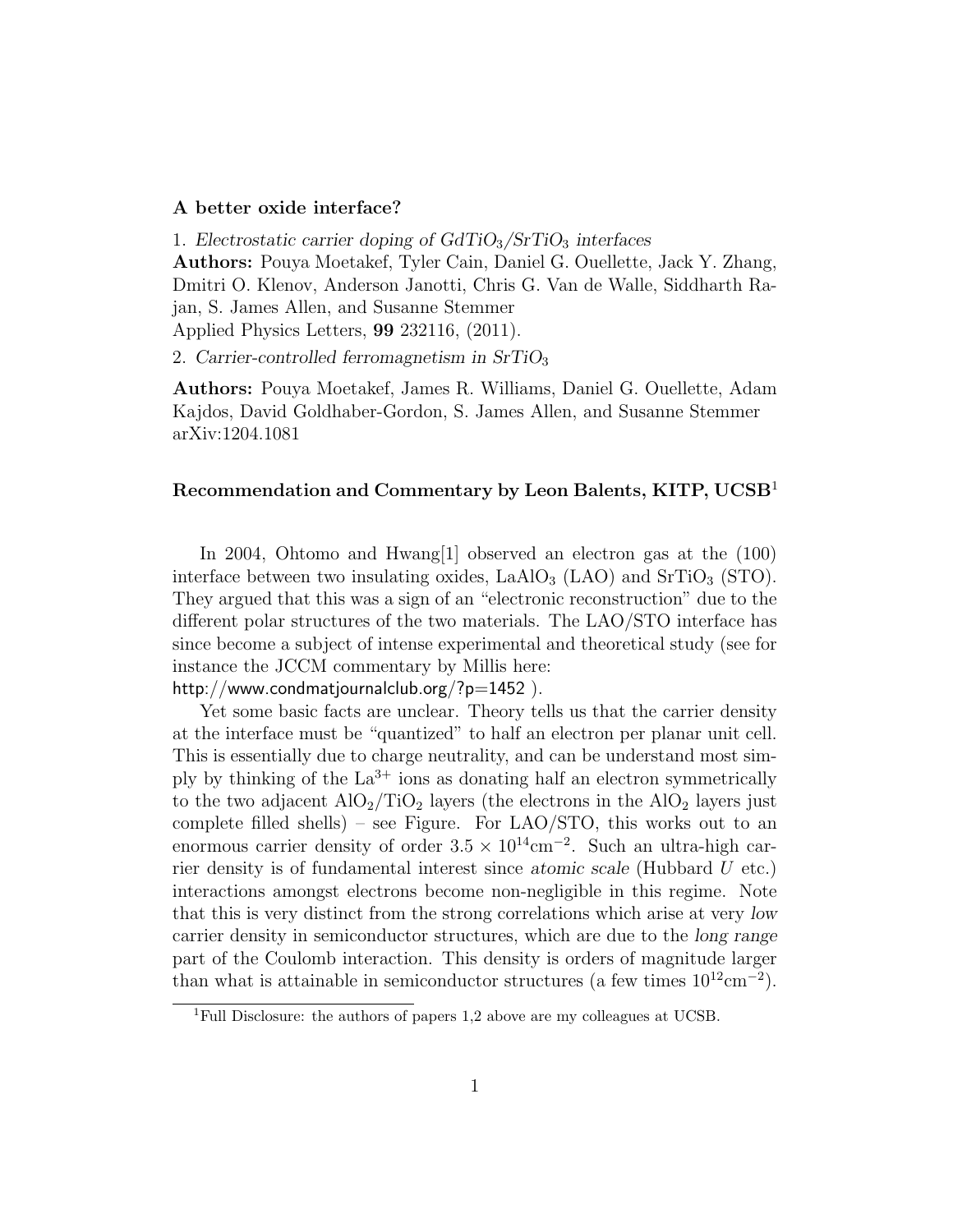

Figure 1: Schematic of charge distribution in GTO/STO (or LAO/STO) structure. Internal electric fields are shown.

Unfortunately, the carrier density observed (mainly through Hall effect) in LAO/STO is consistently at least an order of magnitude smaller than the expected value. Possible reasons for the missing carriers include "extrinsic" mechanisms such as trapping or compensation by defects, interfacial lattice deformations, etc. and "intrinsic" (i.e. interesting) phenomena such as Mott localization of electrons at the interface. New experiments on a new material have shed light on the situation. Stemmer's group at UCSB has used molecular beam epitaxy to grow heterostructures of  $GdTiO<sub>3</sub>$  (GTO) and STO. Since GTO has the same structure as LAO and the corresponding atoms have the same ionic charge, the polar discontinuity argument applies equally as well to GTO/STO as LAO/STO (see Figure). Paper 1 above reports transport measurements on a large collection of GTO/STO structures with varying thicknesses of GTO and STO, and multiple repeats, showing a consistent appearance of  $3.5 \times 10^{14}$ cm<sup>-2</sup> (electron-like) carriers per interface. The carriers are argued to reside in the STO, based on their high mobility, which is insensitive to the thickness of the GTO but does decrease when the STO thickness is below a few nms.

Thus the "electronic reconstruction" driven by polar discontinuity seems to be realized in this system. This fact suggests that the reduced carrier concentration in LAO/STO is not intrinsic, but instead electrons are missing for reasons of disorder and defects. Perhaps it is natural that GTO/STO,